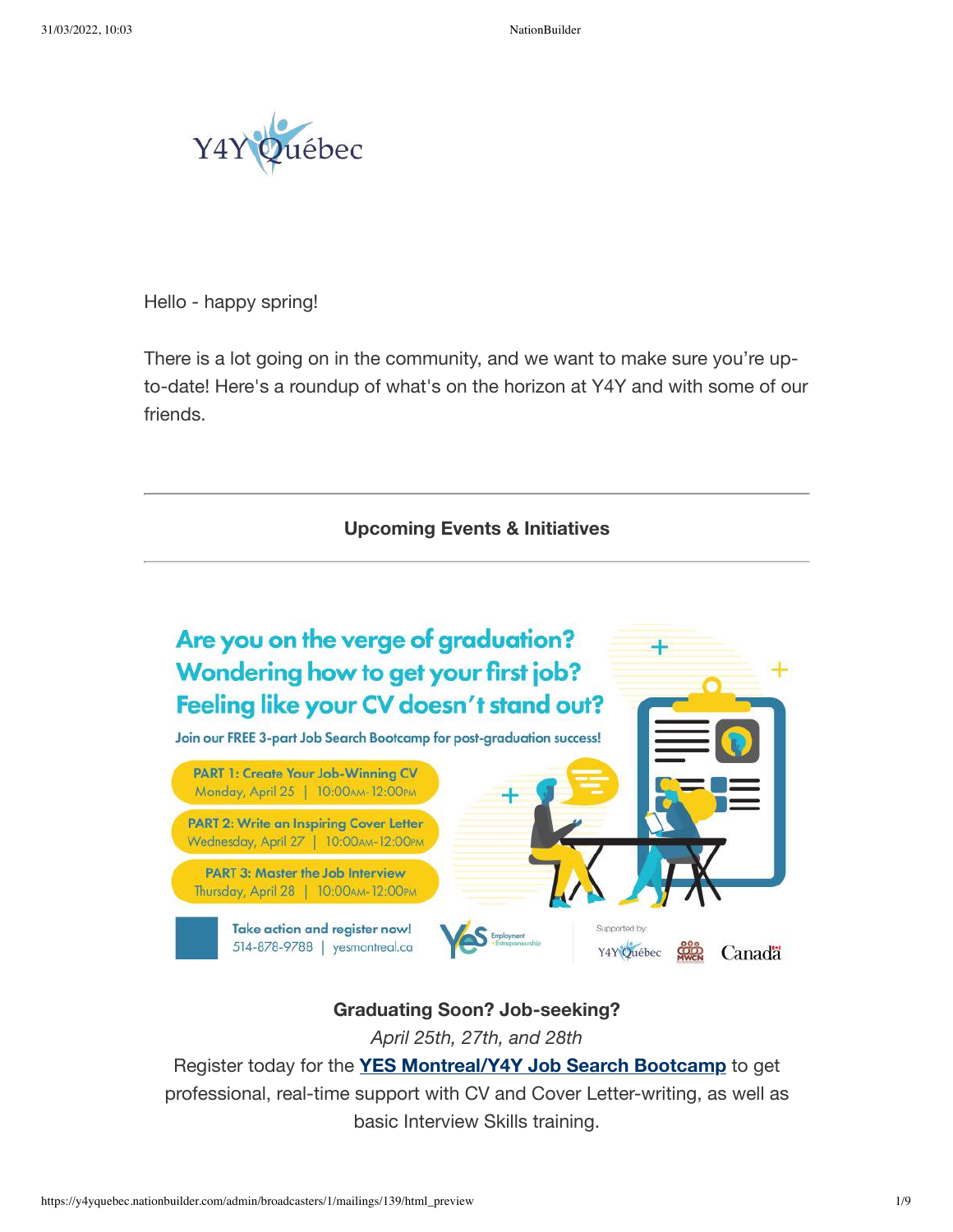

### **Youth Pulse Check Survey**

Help your community by taking a 5-minute survey on mental health services for youth. Help community groups work harder and smarter to ensure that youth get the services they need. Take the anonymous survey **[here](https://join.y4yquebec.org/r?u=684o2iVD90adKwcSrr3a9HJ8tReha5n_CXbZn1-iRXcn48dmpa4GmglZB9yLu3u4&e=110be1e915982447bb0e8e260c04e080&utm_source=y4yquebec&utm_medium=email&utm_campaign=tes_test&n=3&test_email=1)**.



**Sign this Petition!**

Time to urge the provincial and federal governments to make internet access more affordable for Québec's rural communities. Find out more & sign the petition **[here](https://join.y4yquebec.org/ensuring_equal_access_to_affordable_internet_for_qu_bec_s_rural_communities?e=110be1e915982447bb0e8e260c04e080&utm_source=y4yquebec&utm_medium=email&utm_campaign=tes_test&n=4&test_email=1)**.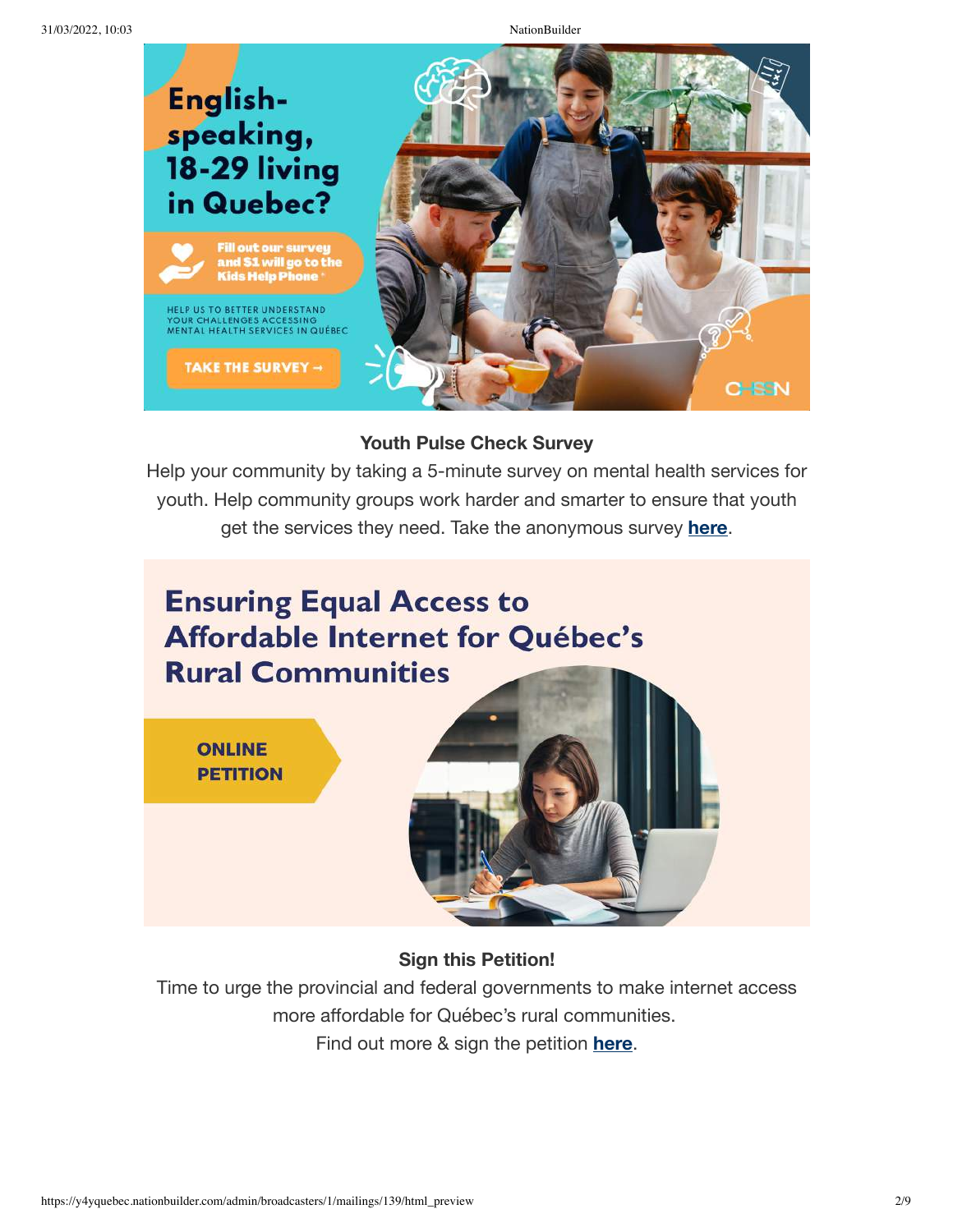

# **The Bonus Episode of Y4Y's SAY LA VIE Podcast:** *Youth Community Organizers During the Pandemic*

*Wondering how you can get engaged, or deepen your involvement, with issues that are important to you, even while the world is quickly changing? Wondering how the pandemic has brought increased importance to community organizing?*

Join our guest host Shin Ling Low as she meets with Faith Paré, Joanna Kanga, and Brayden Sonny White. Emerging from Québec's rich grassroots culture, these youth leaders and organizers discuss how they adapted their tactics during the pandemic. We're very excited to share this episode with you! Catch SAY LA VIE on your favorite podcast platform.

# **[Anchor](https://join.y4yquebec.org/r?u=QMYCTjKk6V0ahc0cRhEOht-J7tAhXjeJP2l0uE30IVQ&e=110be1e915982447bb0e8e260c04e080&utm_source=y4yquebec&utm_medium=email&utm_campaign=tes_test&n=5&test_email=1) | [Spotify](https://join.y4yquebec.org/r?u=WdxZv57OEtmDvsx-JyIJwEpoccZGPC55r1JFUdm4S7NLZhZZeCFey2hrOOcVk52DyqmPpeSqrFY9ZAO-sB1QJw&e=110be1e915982447bb0e8e260c04e080&utm_source=y4yquebec&utm_medium=email&utm_campaign=tes_test&n=6&test_email=1) | Apple [Podcasts](https://join.y4yquebec.org/r?u=ShFaE4UMkbUbrBGAfRo6cVmRPTkICfuEmQlIXuBCrISUaIzBX8K62_jtSmMA747JxxDwuqI6z8Q7GEFoza3KsA&e=110be1e915982447bb0e8e260c04e080&utm_source=y4yquebec&utm_medium=email&utm_campaign=tes_test&n=7&test_email=1) or [YouTube](https://join.y4yquebec.org/r?u=GQ96LxW7tJscudkL8mlwNzVEKXk7dMDJzwJlfbbiiRZVVgVeVOhcqNXoOGNhHxe7&e=110be1e915982447bb0e8e260c04e080&utm_source=y4yquebec&utm_medium=email&utm_campaign=tes_test&n=8&test_email=1)**

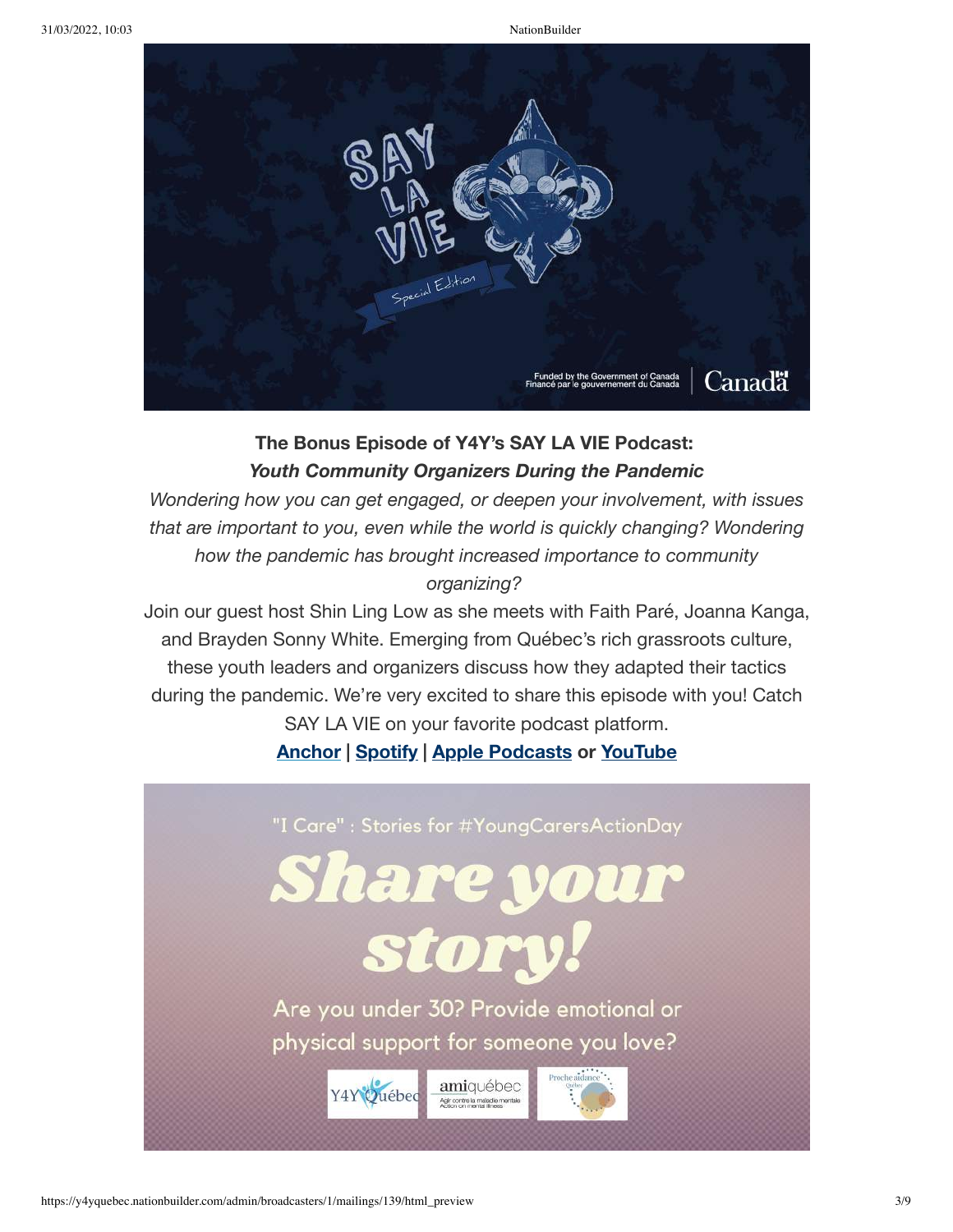#### **"I Care": Stories**

Y4Y [has partnered](https://join.y4yquebec.org/r?u=AZJXlqUPOVry2QTeFDnce8wpDKoyGFQhegYj7b1ik4F8VOBsFHgfYv7gh-zKipCQT2alEyGIAY29_8psboRKN0qLTXnd5VJqx_ZB7HxhreY4B_hv8dQidrIMN2D1ielEGJmhz8C8FmgZoNaTrVGgsgewu2-4fqu48GAcaVTBuaQ&e=110be1e915982447bb0e8e260c04e080&utm_source=y4yquebec&utm_medium=email&utm_campaign=tes_test&n=10&test_email=1) with **[AMI-Québec](https://join.y4yquebec.org/r?u=RiBNmiOI_2ynCT20xHZXShDAX5YgbJbRDtc1nztUT8_-u3f3WDhVgO_rGf0kvt438lk8Sbl0R8o4YlZymr_HFU03XDH-QKvpPCKF9CgCaShOWlZP2IJW6C2ybIEj1HRgyD3Z-5oMFRyjpuHF2NyXGLe2hGTdDqclIaiqfXgrcpASY_SPH7zTE3hrxTiHG8a8A9NqUVJFYfPFYF7So9i5IbyZRBf9M4Xv9L6aECB0_Wj-qgC02BVOt6FT78wCVHjr&e=110be1e915982447bb0e8e260c04e080&utm_source=y4yquebec&utm_medium=email&utm_campaign=tes_test&n=9&test_email=1)**, with the support of **Proche Aidance Québec**, to collect stories of young carers. By sharing your story of the care you give to a loved one, you will inform further research to ensure support is accessible to all young carers. But what does it mean to be one? How do you know if you are a young carer yourself?

**Find out more & see how you can get [involved](https://join.y4yquebec.org/r?u=RiBNmiOI_2ynCT20xHZXSgafaIqx_mgDY7iRzmDxIeKv3Xb662pffEj6a69tLsTl&e=110be1e915982447bb0e8e260c04e080&utm_source=y4yquebec&utm_medium=email&utm_campaign=tes_test&n=11&test_email=1)**.



## **You are Here: The Belonging Project Updates**

The Belonging Project has been quite busy this month. Our Youth Cultural Ambassadors (YCAs) hosted three excellent events: A Night at L'Auberge Symmes in the Outaouais region (in person!), Our Banana Bread Bash, and Peace, Love and Morin Heights, both on Zoom.

Our YCAs also took part in the Connecting Communities workshop at Y4Y's 5th Annual Youth Forum. Each YCA answered questions about their time on the project and highlighted their experiences as English-speakers.

Continue to follow us for more updates as The Belonging Project gears up for its next season.

# **From Our Friends**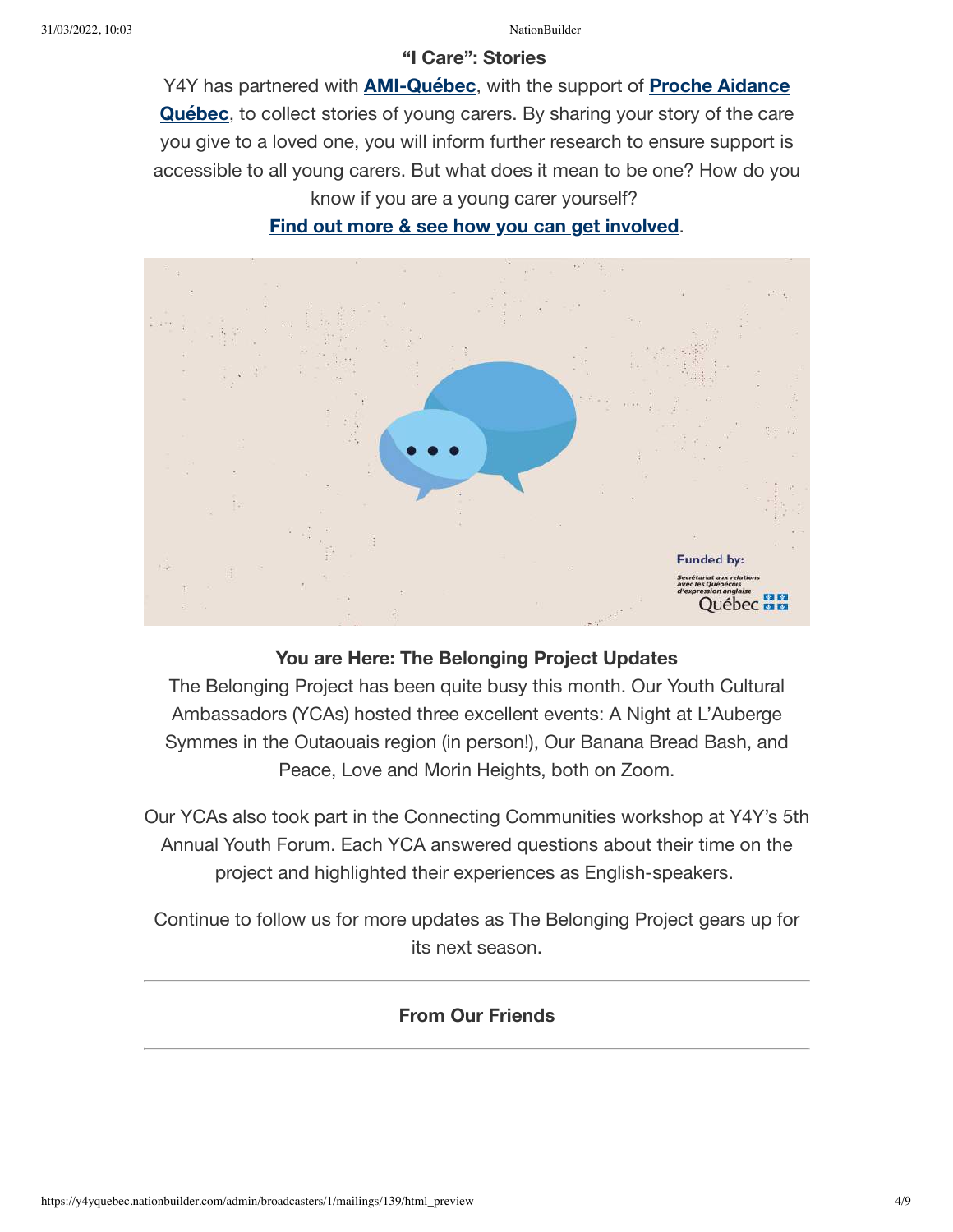www.mystartupdojo.com

# MAKE YOUR "SOME DAY" TODAY!

# STARTUP DOJO ONE YEAR **SCHOLARSHIP PROGRAM**

**BECOME A TEENPRENEUR!** 

# Are you a young entrepreneur with a million-dollar idea that you want to share with the world?

Startup Dojo is the ideal platform for YOU!

Startup Dojo is an Entrepreneurial Online Academy that can help make your dreams a reality

# **You've got that Million Dollar Idea…**

*But you just don't know what to do with it.*

Startup Dojo's Online Entrepreneurship Academy is here to help! The Academy assists teens (students currently in grades 9-12) in learning leadership, business, and critical thinking skills by helping you launch a real venture and working with real customers! Interested? **[Check](https://join.y4yquebec.org/r?u=pGG-ddkAj5l1qXnnCnA6AfJOQ6EVRUWYdFINljxtJ6soB0p_iLMZMjJ48dpEXbih&e=110be1e915982447bb0e8e260c04e080&utm_source=y4yquebec&utm_medium=email&utm_campaign=tes_test&n=12&test_email=1) out** its one-year Scholarship Program (valued at \$2,400). Teenpreneurs pay no cost to be in the program!



# **Community Network Bursary Program For Health and Social Services Students**

*Academic Year 2022-2023*

Created by Dialogue McGill, the Community Network Bursary Program is managed regionally by English-speaking community networks to provide financial support to Québec students who are pursuing full-time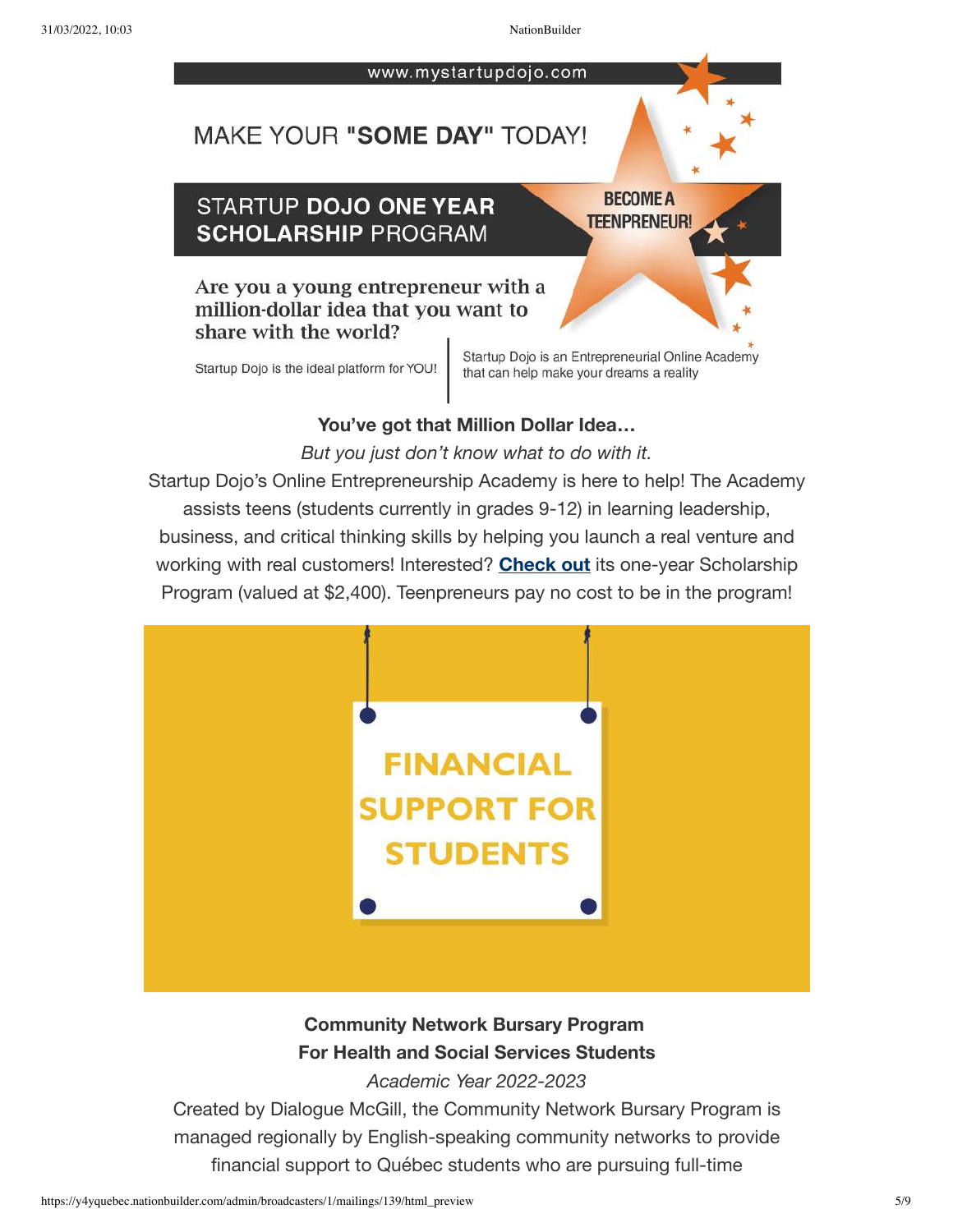college/university studies or secondary school vocational training in health/social services; in a government recognized educational institution in Québec; and who are able to provide health/social services in both French and English in a health/social services institution in Québec. For more information on eligibility, click **[here](https://join.y4yquebec.org/r?u=QqW_P6KHNz2UBR_vJvY75ZhdLfF8dJmk4Kx8TjRbdbPzN2YcYmhJjZn26QrnbzkJmPuPwj6jt_r3ezGQJa8u0g&e=110be1e915982447bb0e8e260c04e080&utm_source=y4yquebec&utm_medium=email&utm_campaign=tes_test&n=13&test_email=1)**.



# **A New Podcast Series by RAWQ & CHIP 101.9**

The Regional Association of West Quebecers (RAWQ) and the Pontiac Community Radio Station (CHIP 101.9) collaborated on a new podcast series, *Our Ancestors and How They Shaped the Land*. The series talks about some of the key figures that helped develop the Outaouais into the prosperous region that it has become. Business, Family and Politics, in this podcast, you'll learn of the Sparks, Wrights and Symmes families, of the relationships they shared, and their work and influence helped shape the Outaouais region. Four episodes are available in both English and French on CHIP FM (**[ENG](https://join.y4yquebec.org/r?u=nBekiAB5vAS8hultHsylpA2_8SWfKWi_TvJ_SsiB4KVHn_r4huu5RrH-fqHtpbN8Szrl9-WvR-aUeTIucSjc4w&e=110be1e915982447bb0e8e260c04e080&utm_source=y4yquebec&utm_medium=email&utm_campaign=tes_test&n=14&test_email=1)**/**[FR](https://join.y4yquebec.org/r?u=LyEZSS2Th3wZBLaErr8f4j9JBEteqTFwzIqRoxhl01ybBdYej-k__HStA_YbVpS7s3mliVBE0sxTxmimwwclpLUJLd0-V58ll1MU1t-94VU&e=110be1e915982447bb0e8e260c04e080&utm_source=y4yquebec&utm_medium=email&utm_campaign=tes_test&n=15&test_email=1)**) or Spotify (**[EN](https://join.y4yquebec.org/r?u=WdxZv57OEtmDvsx-JyIJwJMrJxaB1Ntcn8OmalaPJ3rpP8rr-7ml3B44bl1HmS-9HoSgYpJ0c618S59z0qlxiQ&e=110be1e915982447bb0e8e260c04e080&utm_source=y4yquebec&utm_medium=email&utm_campaign=tes_test&n=16&test_email=1)**/**[FR](https://join.y4yquebec.org/r?u=WdxZv57OEtmDvsx-JyIJwNJNIsNh4h4um9DvWQxJ5X--CANAx_-h-UOVuNBYvD33pt15SAkG7TQxlzYOdUIwCA&e=110be1e915982447bb0e8e260c04e080&utm_source=y4yquebec&utm_medium=email&utm_campaign=tes_test&n=17&test_email=1)**).

# **Support Y4Y**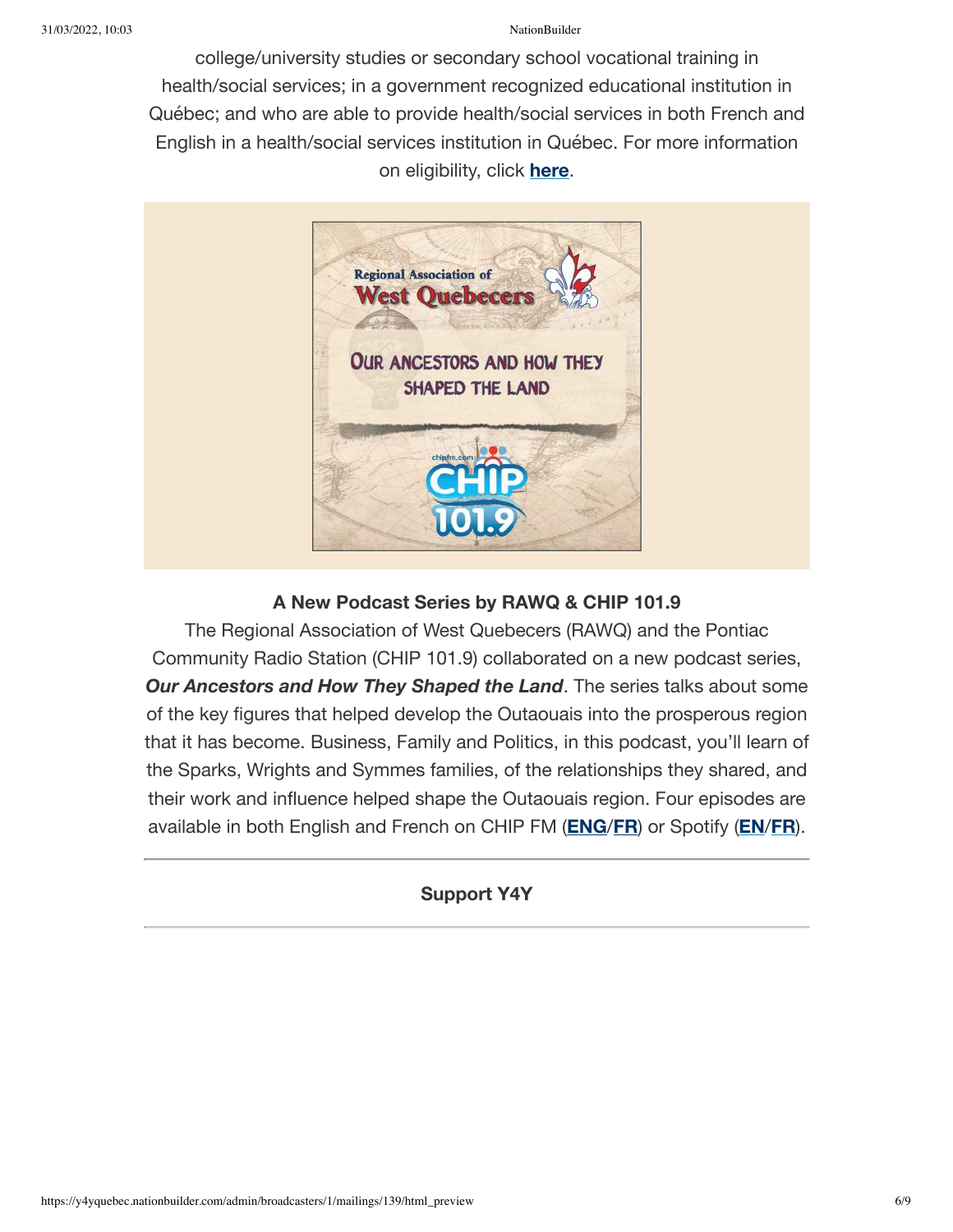

### **Support A Mission You Believe In!**

Whether by addressing issues our youth face, or strengthening their sense of belonging to the province, or providing them with the means to have their voices heard, Y4Y is committed to the vitality of its English-speaking youth, who are, after all, tomorrow's change-makers. You can support Y4Y's initiatives by donating **[here](https://join.y4yquebec.org/donate?e=110be1e915982447bb0e8e260c04e080&utm_source=y4yquebec&utm_medium=email&utm_campaign=tes_test&n=18&test_email=1)**.



# **Y4Y Membership**

Do you support our mission and the work we do within the community? Become a member - it's free! To find out more or to sign up, visit our **[M](https://join.y4yquebec.org/membership2021_2?e=110be1e915982447bb0e8e260c04e080&utm_source=y4yquebec&utm_medium=email&utm_campaign=tes_test&n=19&test_email=1)[embership](https://join.y4yquebec.org/membership2021_2?e=110be1e915982447bb0e8e260c04e080&utm_source=y4yquebec&utm_medium=email&utm_campaign=tes_test&n=20&test_email=1) page**.

# **In Case You Missed It…**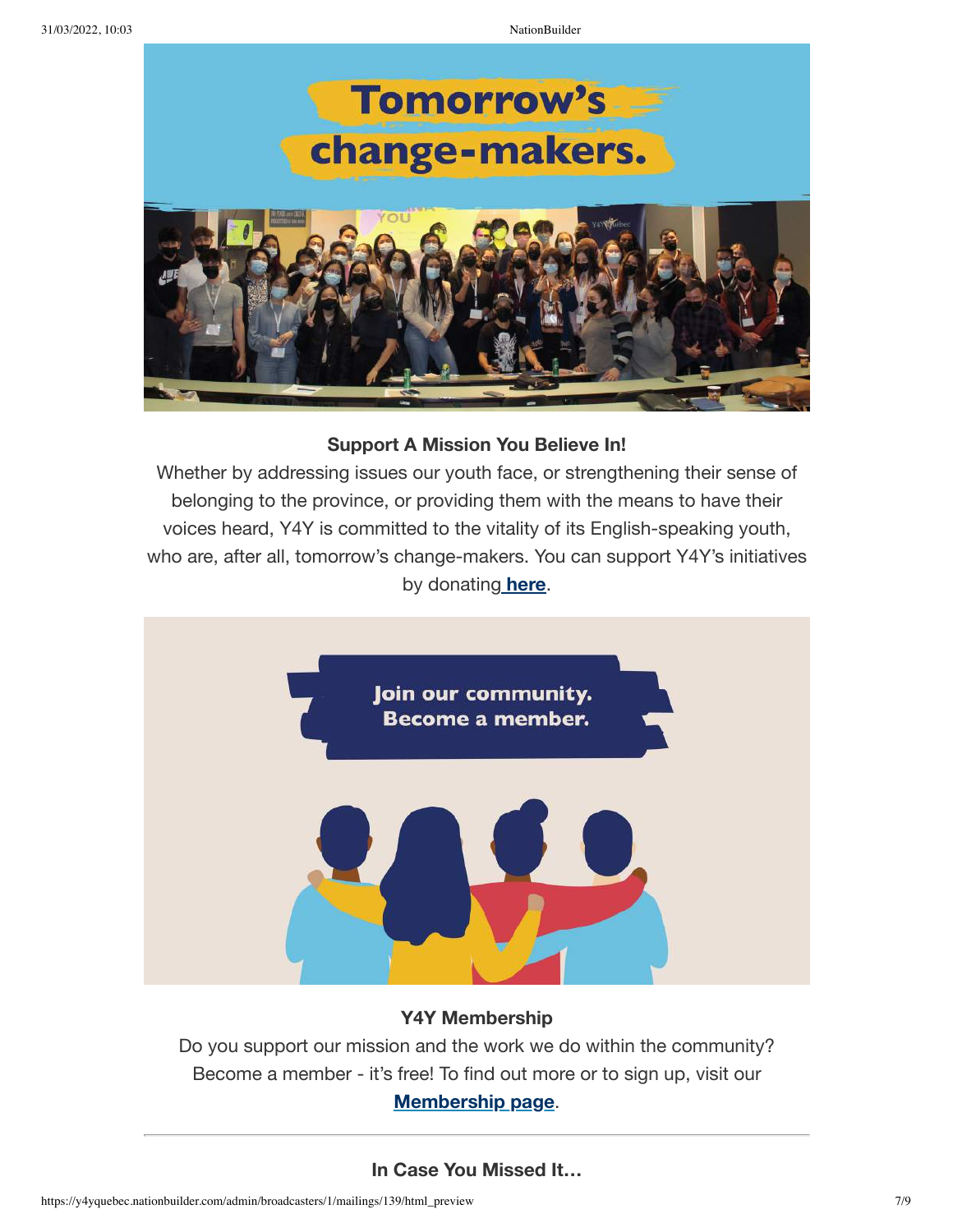

# **To all The Youth Forum Participants**

Y4Y would like to extend our sincere gratitude for all of those who attended our 5th Annual Youth Forum. We hope you enjoyed your experience and learned some valuable insights. We hope to stay in touch with you and see you again very soon!



# **Y4Y in Québec City**

Y4Y President Madeleine Lawler, and staff members Alex and Cecilia consulted with grades 10 & 11 students at Quebec High School and St. Patrick's High School so as to hear all the concerns on their minds. The following week, Adrienne attended a Y4Y youth-led consultation with students at Champlain St-Lawrence CEGEP. The students' discussion points will contribute to the